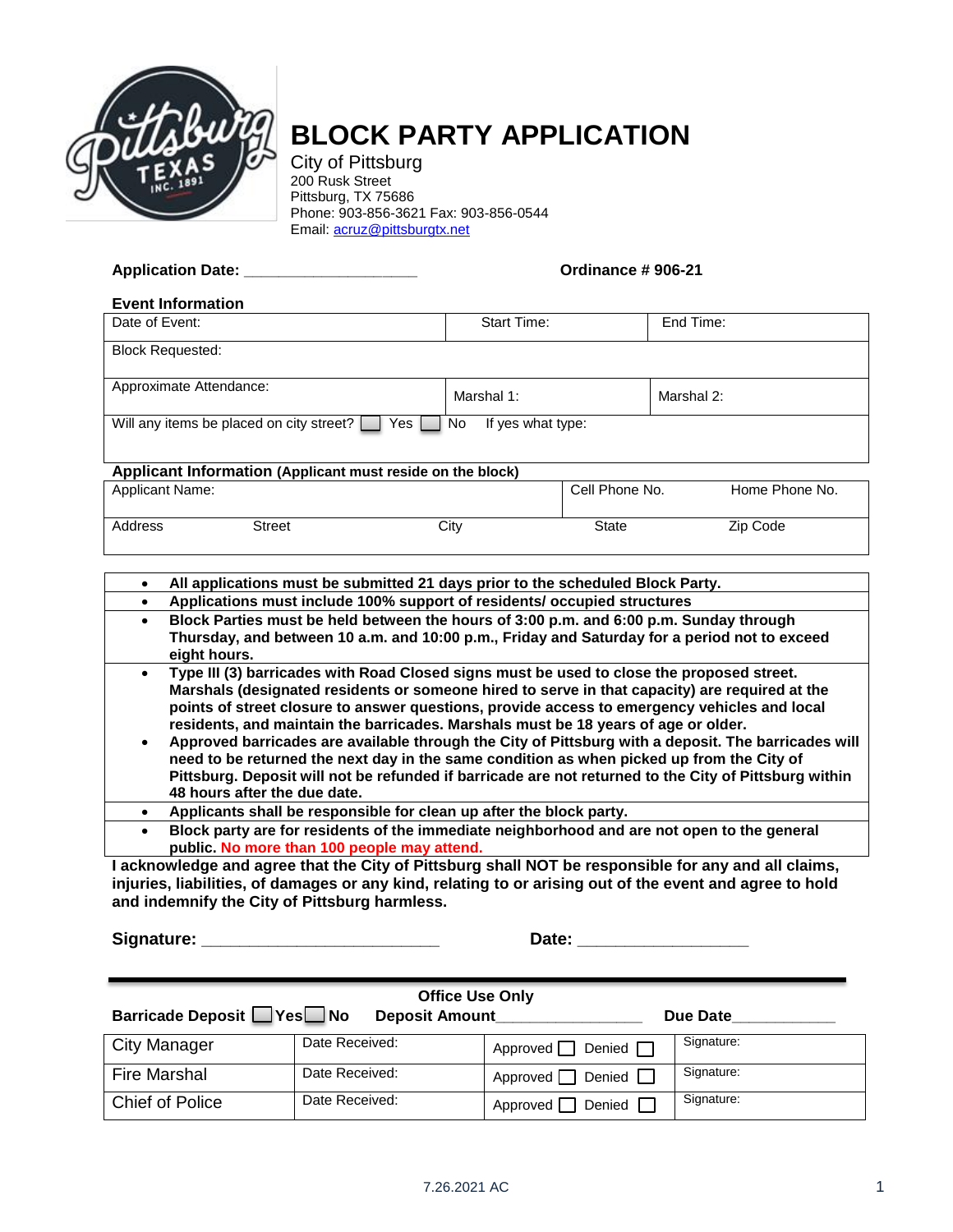

## **BLOCK PARTY APPLICATION**

City of Pittsburg 200 Rusk Street Pittsburg, TX 75686 Phone: 903-856-3621 Fax: 903-856-0544 Email[: acruz@pittsburgtx.net](mailto:acruz@pittsburgtx.net)

**Signature and address of all homeowners affected by the proposed party are required. If a homeowner does not approve, their signature and address is still required.**

**100% of the homeowners must approve to host the party.**

**Use Additional paper if necessary**.

| <b>ADDRESS</b> | <b>PRINT NAME</b> | <b>PHONE NUMBER</b> | <b>SIGNATURE</b> | <b>APPROVE</b><br>(Y/N) |
|----------------|-------------------|---------------------|------------------|-------------------------|
|                |                   |                     |                  |                         |
|                |                   |                     |                  |                         |
|                |                   |                     |                  |                         |
|                |                   |                     |                  |                         |
|                |                   |                     |                  |                         |
|                |                   |                     |                  |                         |
|                |                   |                     |                  |                         |
|                |                   |                     |                  |                         |
|                |                   |                     |                  |                         |
|                |                   |                     |                  |                         |
|                |                   |                     |                  |                         |
|                |                   |                     |                  |                         |
|                |                   |                     |                  |                         |
|                |                   |                     |                  |                         |
|                |                   |                     |                  |                         |
|                |                   |                     |                  |                         |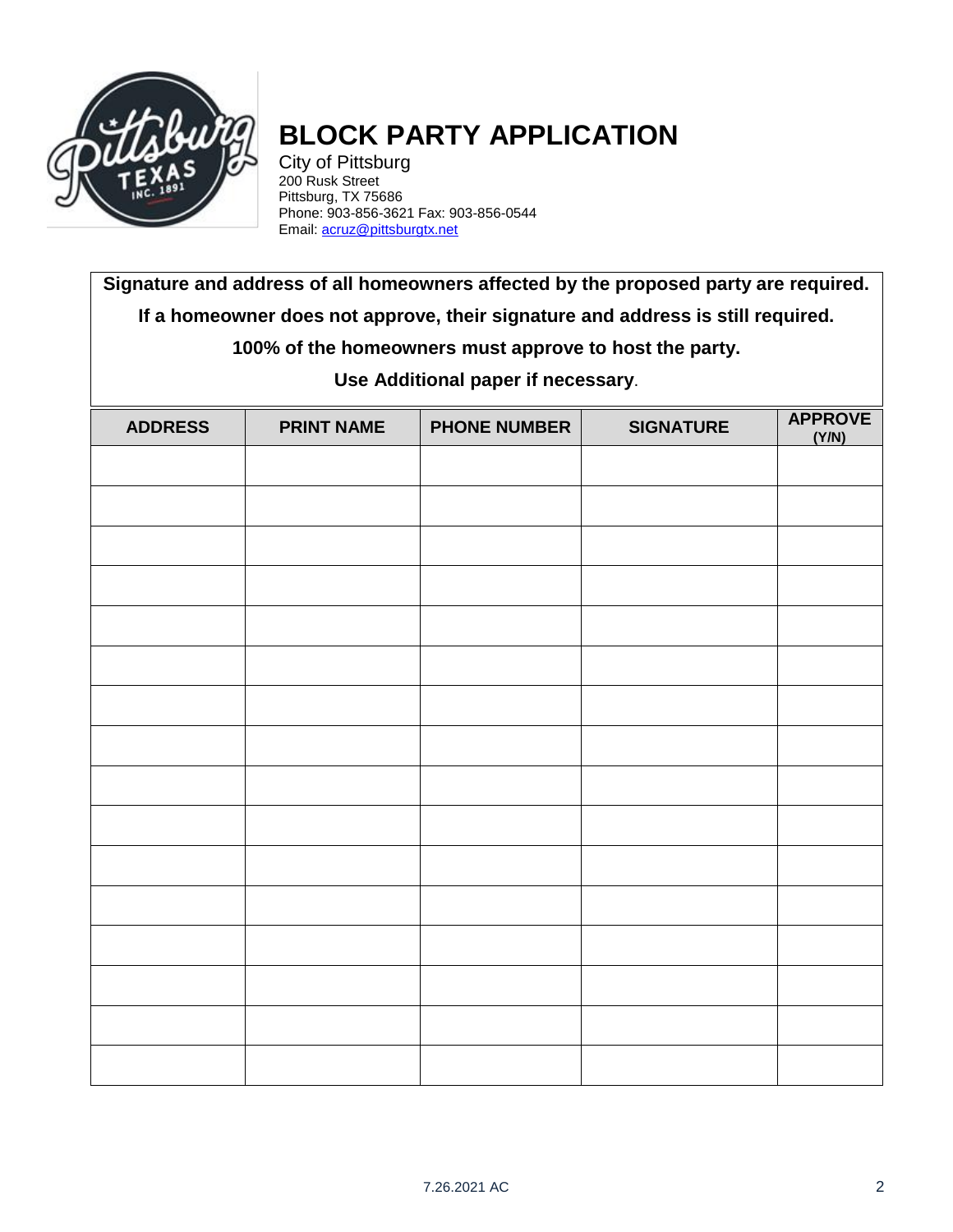## ARTICLE 1.12 SPECIAL EVENTS

## DIVISION 3. BLOCK PARTIES

1.12.04 All Block Parties, as defined herein, in the City of Pittsburg must be authorized by an application submitted and approved as set forth in this Ordinance.

1.12.04.001 Definitions.

For the purposes of this section of Article 1.12, Special Events, Division 3. Block Parties, the following terms and words shall have the following definitions:

BLOCK PARTY shall mean a neighborhood social event intended to take place in whole or in part on a road in a residential area, and which obstructs vehicular traffic open to residents of that block.

LOCAL STREET shall mean a local road that is situated completely within the single-family residential area where a Block Party takes place.

BLOCK is defined as the distance between intersections on a City street, or 200 yards, whichever is shorter.

PERSON shall mean an individual.

SINGLE-FAMILY RESIDENTIAL AREA shall mean an area consisting of single-family and two-family dwellings in residentially zoned areas.

1.12.04.002 Applications.

All Applications must be submitted as follows:

A. Applicants must be 18 years of age and reside in the block for which the closure is requested.

B. Applications must be submitted 21 business days prior to the scheduled Block Party. Incomplete or late applications will not be considered. No rain or alternative dates shall be considered.

C. Applications must include 100% support of residents/occupied structures as evidenced by the signatures of those residents/occupants in that block attached to the application.

D. Applicants must agree to execute an indemnity and hold harmless agreement for the benefit of the City for all matters relating to or arising out of the proposed Block Party.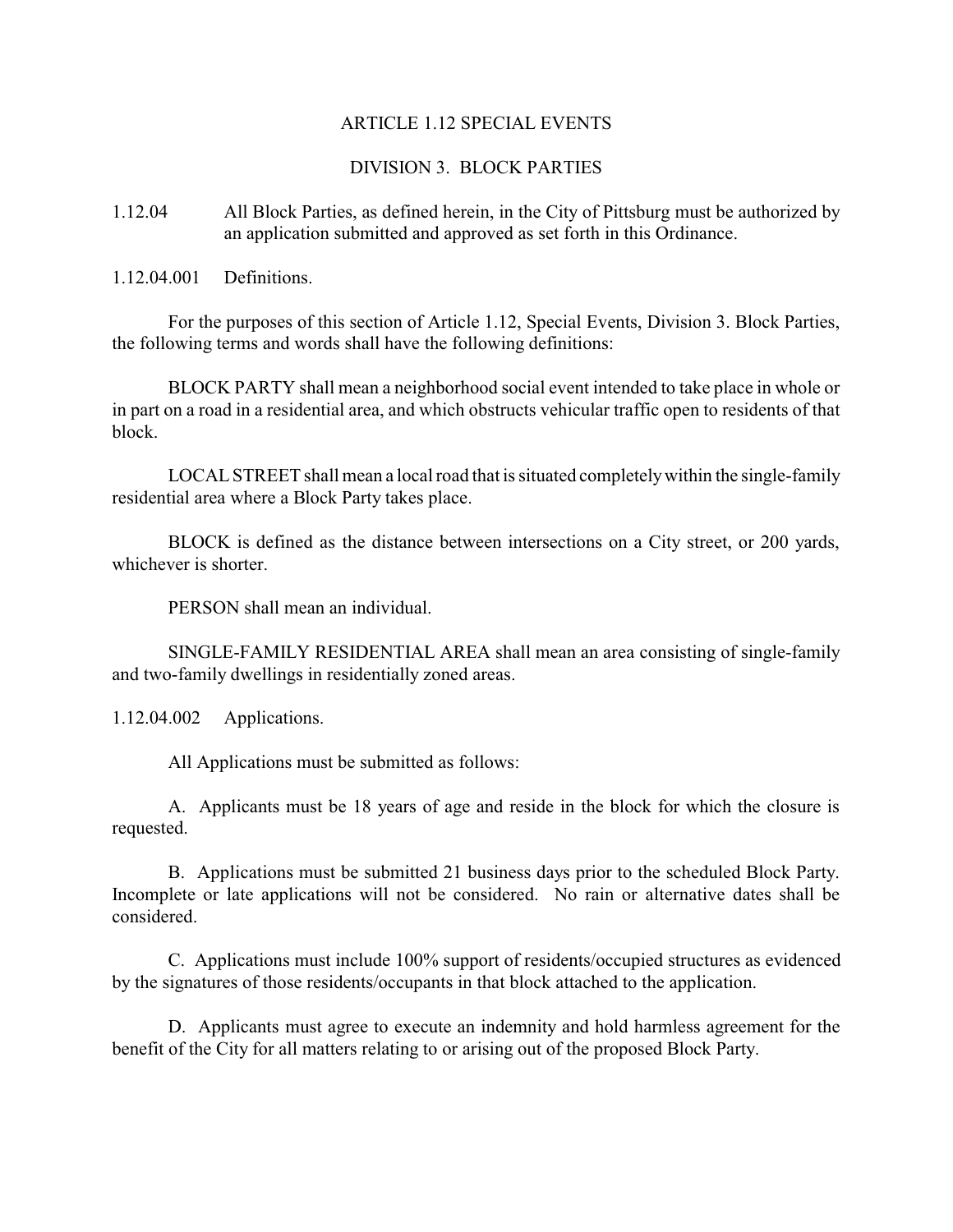1.12.04.003 General Requirements for Block Parties.

The following general requirements for Block Parties shall apply:

A. Block Parties must be held between the hours of 3:00 p.m. and 6:00 p.m., Sunday through Thursday, and between 10:00 a.m. to 10:00 p.m. (for a period not to exceed eight hours), Friday and Saturday. No permits will be issued for federal holidays.

B. Block Parties are for residents of the immediate neighborhood and are not open to the general public. No more than 100 people may attend. Block Parties are to be free events and there shall be no admission or donations charged to attend. No sales shall be permitted at a Block Party.

C. Block Parties may only be held on City Streets, and no mid-block closures will be permitted.

D. No more than two (2) applications for Block Parties may be filed each year for a specific block and location.

1.12.04.004 Barricades Must be Utilized.

A. Two (2) "Type III (3)" barricades with Road Closed signs must be used to close the proposed street; and marshals (designated residents or someone hired to serve in that capacity) are required at the points of street closure to answer questions, provide access to emergency vehicles and local residents, and maintain the barricades. Marshals must be 18 years of age or older. Barricades used at nighttime must have flashing lights. Approved barricades are available through the City of Pittsburg with a deposit. The deposit is fully refundable upon the return of the barricades, in the same condition as when picked up from the City of Pittsburg, the next business day. No refunds of deposits shall be made 48 hours after the due date.

B. Accommodation for emergency response must be provided at all times on closed streets A 20-foot wide corridor (on the hydrant side of the street) must be maintained along the closure for emergency vehicles. Barricades and setups must be made movable to accommodate emergency access for police, fire and emergency medical services. Local access must be maintained for residents.

1.12.04.005 Alcoholic Beverages.

An approved Block Party application does not allow for the sale, service or consumption of alcohol on public property. Alcohol is allowed only on private property. All state and city alcohol laws apply during Block Parties.

1.12.04.006 Amplification of Live Music.

Block Parties must comply with all City of Pittsburg noise ordinances.